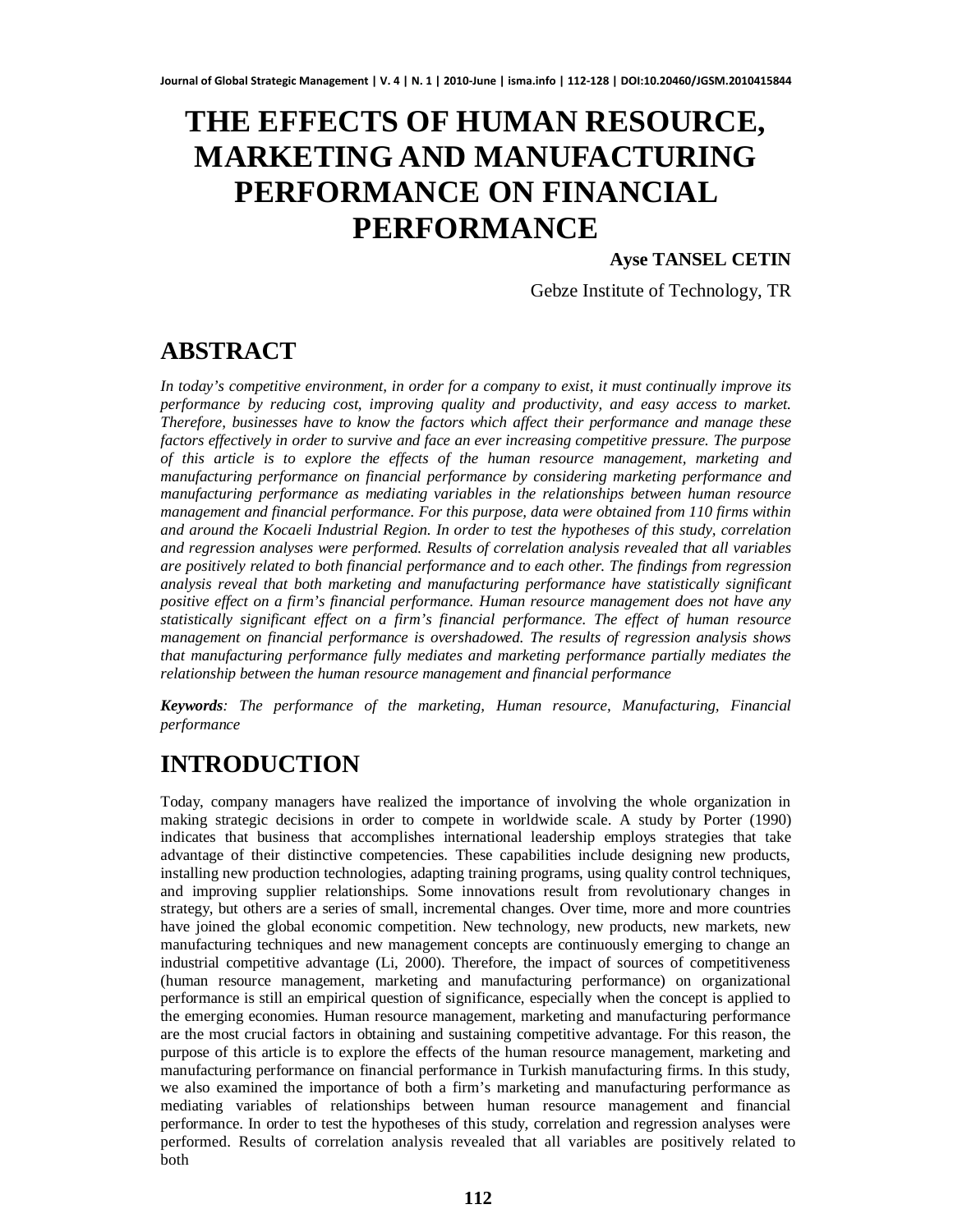financial performance and to each other. The findings from regression analysis reveal that both marketing and manufacturing performance have statistically significant positive effect on a firm's financial performance. Human resource management does not have any statistically significant effect on a firm's financial performance. Namely, the effect of human resource on financial performance is overshadowed. Result of regression analysis shows that manufacturing performance fully mediated and marketing performance partially mediated in the relationship between the human resource management and financial performance.

This article consists of six sections. The second section surveys the literature about the human resource management, the performance of marketing, manufacturing and financial performance. The relationship between financial performance and variables, research hypothesis is presented in the third section. The fourth section is dedicated to methodology, measures, and tests of the hypothesis. Conclusion is presented in the next section. The limitations of the study and future research directions are discussed in the last section.

## **LITERATURE REVIEW**

### **Human Resource Management**

The most valuable resource any organization has is its employees (Evans and Lindsay, 1996; Simerly, 1997). Better economic performance requires greater organizational efficiencies in order to accomplish worldwide competitiveness (Simerly, 1997). The human resource is the only competence that competitors can not replicate (Evans and Lindsay, 1996) Employee empowerment; job enlargement, labor- management relationship improvement, and performance measure criteria development were considered fundamentals of human resource development (Li, 2000)

Human resource management that identifies the skills of each person, motivates employees to use those skills, and seats the proper individuals at the key positions will have an enormous effect on the alliance's efficiency (Lajara et al., 2003).

Human resource activities are mostly accepted to play a central role in connecting employee capabilities with the performance requirements of a firm, the specific form of this correlation is still open to discuss on (Youndth et al, 1996, pg.837).

"According to Flamholtz&Lacey, (1981) Human resource management practices make investments in human capital. The notion of human capital is that people possess skills, experience, and knowledge that have economic value to firms"(Snell and Dean, 1992, pg.468).

"Lado and Wilson (1994) define a human resource system "...as a set of distinct but interrelated activities, functions, and processes that are directed at attracting, developing, and maintaining a firm's human resources"(Ahmad&Schroeder, 2003)".

According to Goold&Quinn (1990), "Human resource management is one of the primary mechanisms by which managers integrate the actions of individuals to keep their behavior congruent with the interests of the firm".

## **Marketing Performance**

According to Kotler and Andreasen,(1996) marketing is defined as "the process of planning and executing programmed designed, make, and maintain beneficial exchange relationships with target audiences for the purposes of satisfying individual and organizational objectives." Marketing proficiency of a firm is defined as an ability to understand who the customer are and how to meet their needs better than the competitors can (Hill, 1994; Conant et al., 1990; Li, 2000).

According to Houston (1986), the marketing concept centers on the management of market "exchange" between customers and organizations. It helps organizations to accomplish exchangedetermined goals more efficiently. The marketing notion entails firms to receive a pro-active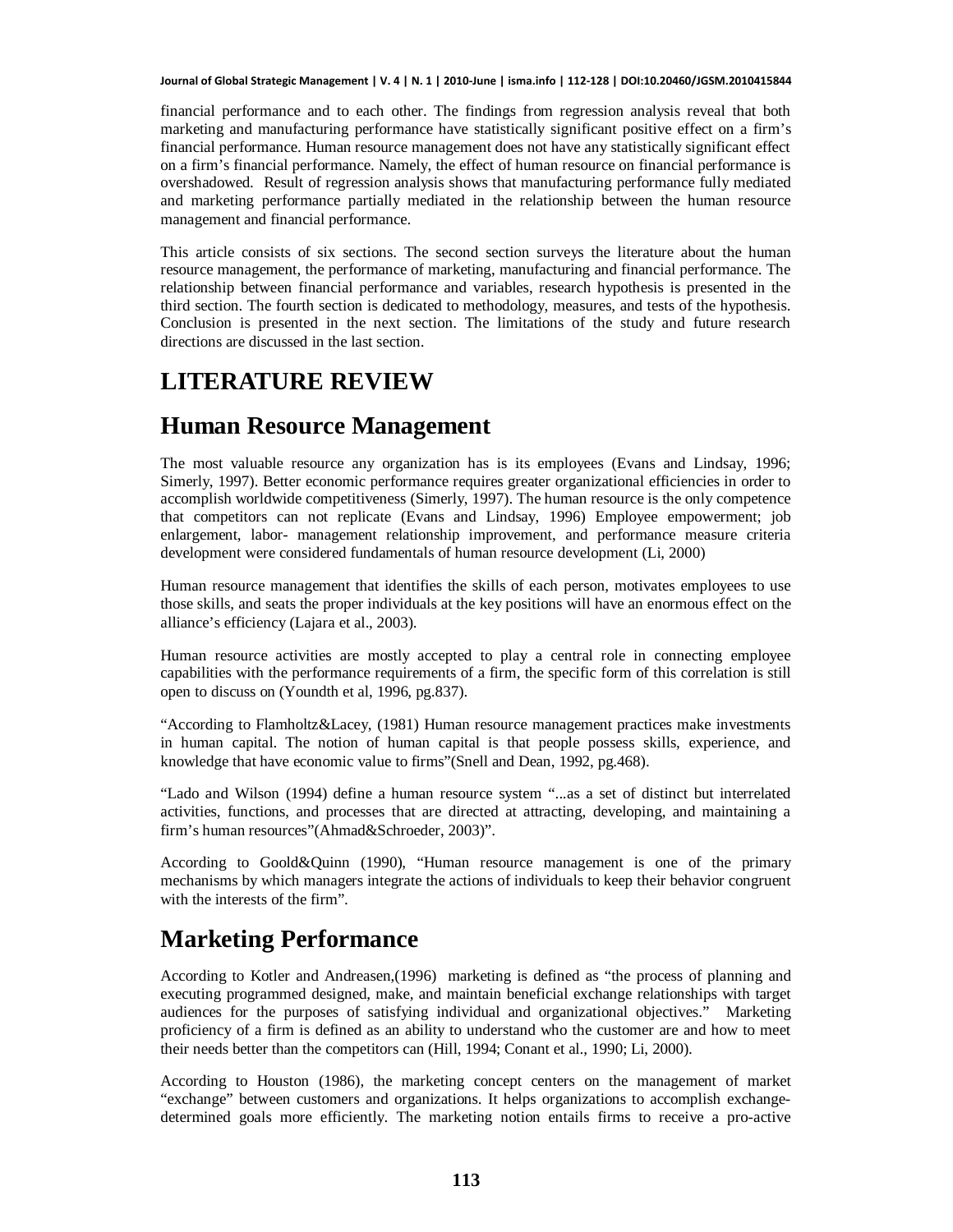approach to engage in business and be sensitive to customer demands and market changes (Kohli and Jaworski, 1990).

Marketing links requirements from the exterior environment with the important functional areas within the organization (Gummesson, 1991) and contributes to developing priorities of quality improvement and providing a road map for utilizing corporation resources (Lai and Cheng, 2005).

Measuring marketing performance has been a vital concern in marketing and remains a very important issue for many companies, mainly for those in industries where marketing expenditures are important (Morgan et al, 2002). Both academics and managers are interested in comprehensive understanding of the marketing performance. The correct measurement of marketing performance is a significant matter for they. Marketing performance is a multidimensional process. Marketing performance, concerns, awareness, and reactions to realized positional advantages achieved (Day and Nedungadi, 1994). According to Walker and Ruekert, (1987) the marketing literature has focused on three sizes of marketing performance: effectiveness, the extent to which organizational aims and goals are achieved, efficiency, the relationship between performance outcomes and the inputs required to accomplish them, and adaptiveness, the capability of the business to meet environmental changes (Morgan, et al 2002).

## **Manufacturing Performance**

Over the last decade, the concept of manufacturing competence has received increased attention from managers. Manufacturing is one of many functional areas in a business unit. Manufacturing ability has to be assessed on whether its functional strengths support the competitive priorities that grow out of business strategy. Manufacturing function significantly contributes to the establishment and maintenance of the organization's competitive position (Hayes and Upton, 1988).

 "The major topic of manufacturing competencies described in the literature is manufacturers' choice of emphasis among key tasks. These tasks include materials management, production planning and control, capacity management, etc. Materials management concerns suppliers, inventories, production level, staffing patterns, and distribution. Decisions in these areas affect the entire organization, either directly or indirectly. Production planning and control, on the other hand, focus on planning, scheduling, process quality control, and production cost reduction. An appropriate capacity level and good capacity management enable a firm to meet current and future demand and seize opportunities for growth and profits" (Li, 2000, pg.302).

## **Financial Performance**

According to Venkatraman and Ramanujam (1986) the core of the concept of business performance consists of outcome-based financial indicators. They refer to these indicators as the financial performance, while others use the term economic performance (Cavusgil and Zou,1994; Bello and Gilliland 1997).

A company's market share and financial performance are very important to the survival of a company. The measures of performance of this study include sales volume, profits, market share, return on investment (ROI), productivity and customer satisfaction. These measures have been used in existing literature (Clark, 1982; Hill and Jones, 1989; Nobel, 1995; Li, 2000). ROI is consistent with historic emphasis on the contribution of manufacturing on cost-oriented goals. Manufacturing costs have substantial impact on ROI by virtue of their inclusion in the cost of goods sold figures in a revenue and loss statement (Clark, 1982; Hill and Jones, 1989). In addition, those "first to market" firms have an advantage in capturing a larger market share, which can positively affect the income of a firm (Li, 2000).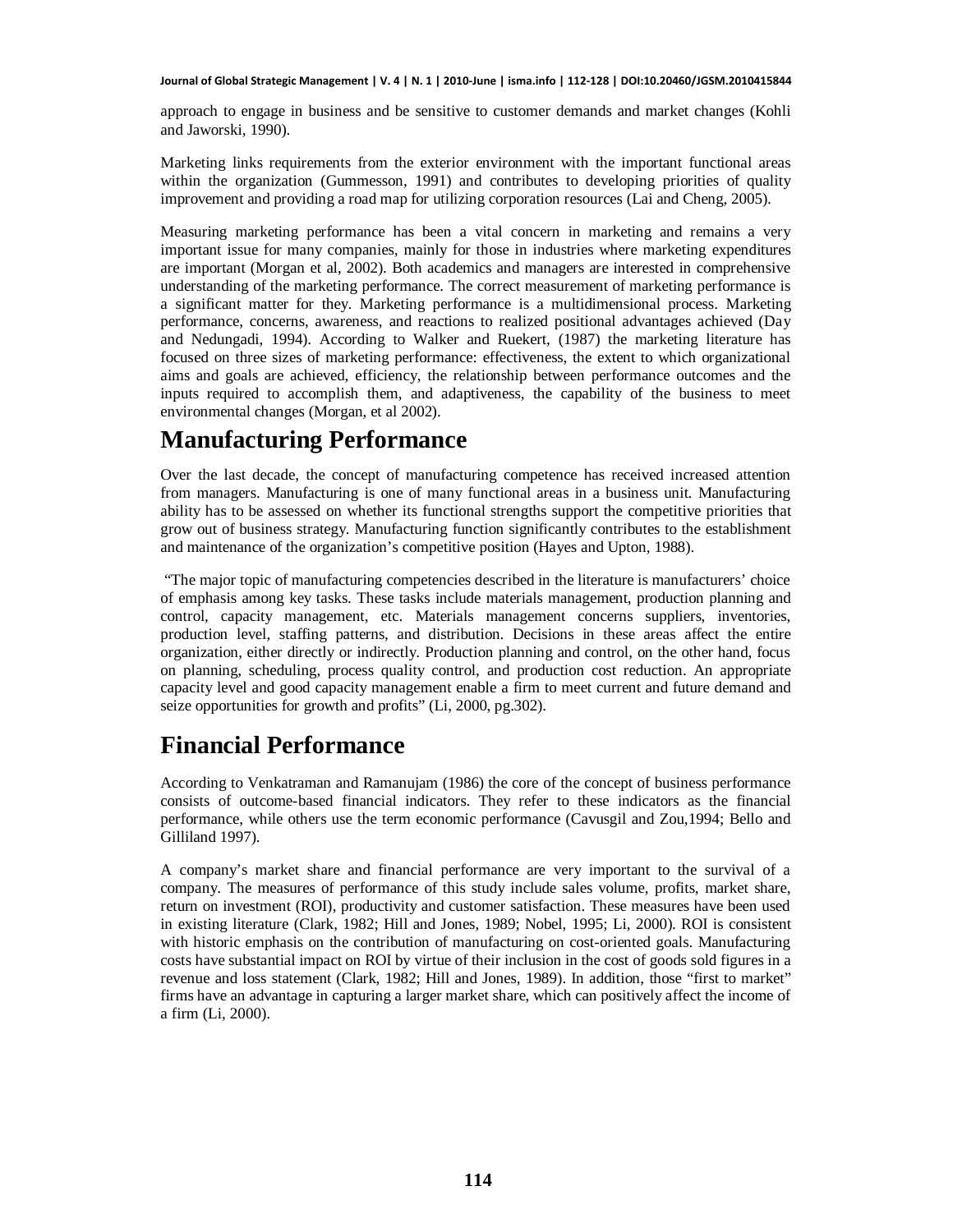# **RESEARCH HYPOTHESES**

# **Human Resource Management and Marketing Performance**

Marketing skills become a factor in the training required for a wide variety of staff, regardless of their "primary function". Furthermore, the job descriptions of the part-time marketers should be written to incorporate those elements of marketing activity which the staff is expected to undertake. A successful implementation of interactive marketing will depend upon a high level of cooperation between the marketing and human resource functions within the organization. Where interactive marketing has been implemented, as it is to be expected that marketing and human resource strategies will be substantially integrated since one of the key roles of the human resource management function will be to attract, recruit, train, and motivate staff who are "marketing aware" and who can act as competent part-time marketers the professional marketing staff will have to cooperate with the human resource management function in the processes of internal communications, internal marketing, and staff training and development (Brennan, et al.,pg.148,2003).

Harris and Ogbonna's (2001) research results show that the association between HRM and performance is mediated by the extent of market orientation exhibited by the organization. Hence, HRM can be viewed as an antecedent to market orientation. These findings lead to a number of conclusions and implications for both theorists and practitioners. Therefore, human resource management is expected to have a positive effect on marketing performance.

We propose the first hypothesis 1 to be:

**Hypothesis1.** Human Resource Management of a firm is positively related to its marketing performance.

# **Human Resource Management and Manufacturing Performance**

A number of studies have been conducted to examine the impact of human resource management practices on manufacturing performance. Jayaram et al (1999) explore the relationships among underlying dimensions of human resource management practices and manufacturing performance. The results of their study show that HRM factors are related to manufacturing performance measures. Their study found support for the proposed framework, suggesting that human resource management practices can be grouped into five distinct factors, four of which are associated with specific manufacturing competitive dimensions: quality, flexibility, cost and time. The four priorityspecific HRM factors are strongly related to their respective manufacturing performance dimensions.

Challis et al (2005) explored the relationships between facets of integrated manufacturing, consisting of total quality management, timely and advanced manufacturing technology, various organizational improvement initiatives, such as in leadership, teams, human resource management, and benchmarking, and employee and manufacturing performance. Results from a survey show that the integrated manufacturing facets of total quality management and timeliness are significantly connected with organizational and human resource practices while advanced manufacturing technology is weakly connected with a narrower range of practices. Organizational and human resource practices also explain a significant additional variance in both employee and manufacturing performance, which is explained above by integrated manufacturing facets. Furthermore, by partitioning the large data set into three sections using manufacturing performance as a cutting variable, it is seen that high-performing firms place considerably more emphasis on 'soft' human resource management practices and rely on total quality management principles half as much as lowperforming firms (Challis et al, 2005).

We propose the second hypothesis to be: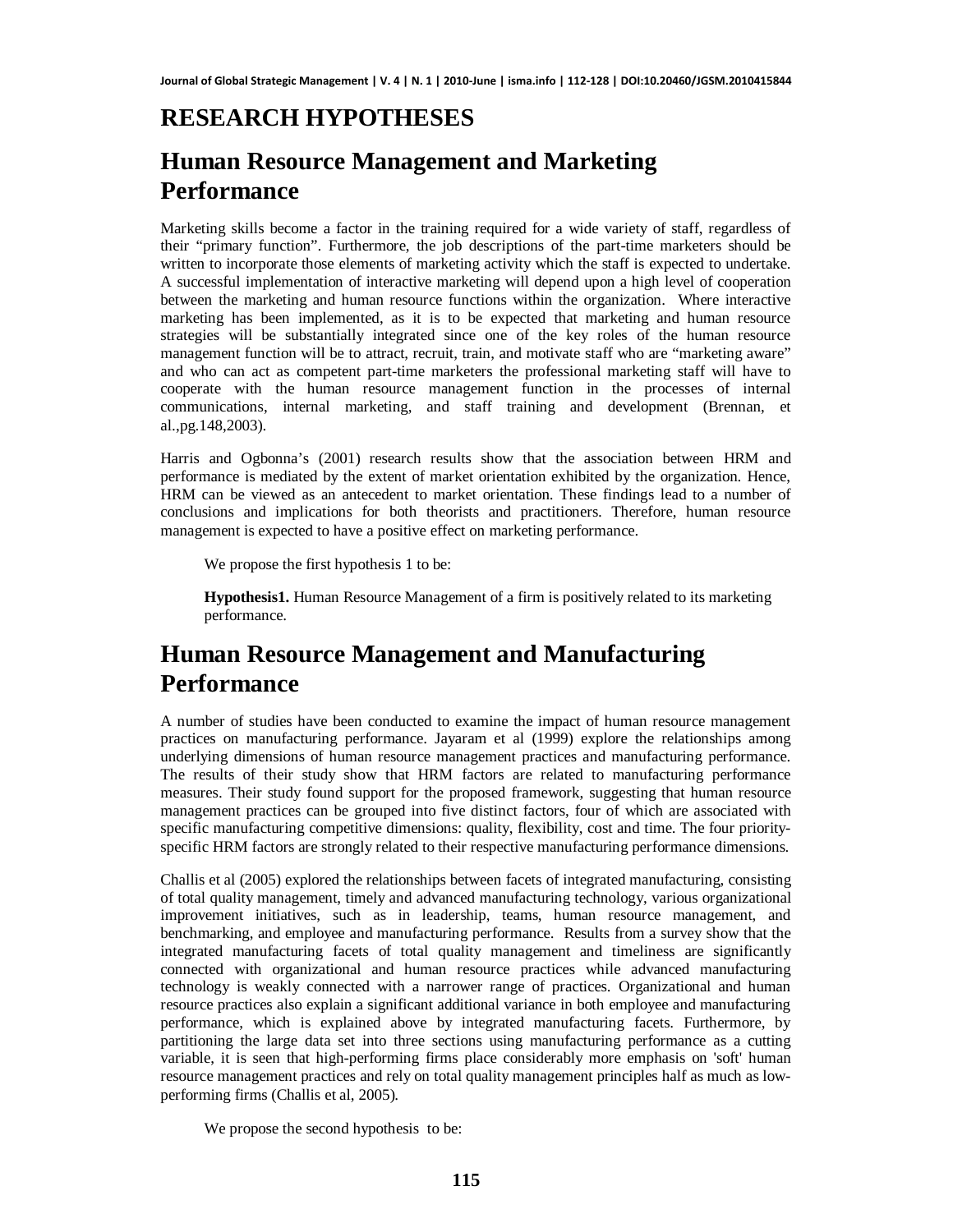**Hypothesis2.** Human Resource Management of a firm is positively related to its manufacturing performance.

# **Human Resource Management and Financial Performance**

The impact of Human resource management practices on performance has been the subject of much attention over many years. Over the years, researchers have suggested many human resource management practices that have the potential to improve and maintain organizational performance (Ahmad&Schroeder, 2003). Many researchers investigated the effect of the HRM practices on firm performance. Their research results show that human resource performance have statistical influence on the financial performance (Delaney and Huselid, 1996; Arthur, 1994; MacDuffie 1995; Batt 2002; Levine&Tyson, 1990).

Accordingly, Becker&Huselid's (1998) researches indicate that selectivity in staffing is positively associated with firm performance. Many studies confirm that comprehensive selection and training activities are often associated with both productivity and firm performance. (Kleiner et al., 1987; Terspstra&Rozell, 1993). Recently most researchers (Arthur, 1994; Huselid, 1995; MacDuffie, 1995) have found that bundles or systems of HR practices had more influence on performance than individual practices working in isolation (Youndth et al, 1996, pg.837).

Arthur (1992, 1994) found that HR practices focused on increasing employee commitment were related to higher performance. Conversely, he also found that HR practices that focused on control, efficiency, and the reduction of employee skills and discretion were associated with increased turnover and poorer manufacturing performance (Youndth et al, 1996). Human resource function has a direct effect on bottom line consequences and must be aligned with corporate purposes. Effective management of human resource may be the ultimate determinant of organizational performance (Liao, 2005).

We propose the hypothesis to be:

**Hypothesis3.** Human Resource Management of a firm is positively related to its financial performance.

### **Marketing Performance and Financial Performance**

A number of studies have been conducted to examine the impact of marketing performance on financial performance. Conant et al. (1990); Hill and Jones (1989); Krajewski and Ritzman's (1996) research results show that marketing performance has a significant effect on financial performance. Day and Fahey (1988); Kaplan and Norton's (1993) study results revealed that the sales performance of the firm in combination with the cost of sales in it is market (s) will determine financial performance outcomes in terms of revenue, cash flow, and profitability.

Also, Szymanski et al (1993) concluded that, on average, market share is positively related to profitability. Capon et al. (1990) found that both market share and sales growth are positively associated with financial performance. Ngai and Ellis [19] argue that company performance is related to marketing practices. According to Conant et al, (1990); Hill and Jones, (1989), "Emphasizing responsiveness, meeting the customer's needs through providing pre-sale, transactional, and post-sale services can improve sales volume and financial performance" (Li, 2000,pg.3001). Furthermore, marketing researches show that various decision areas in marketing, such as the product, price, place, and promotion in relation to marketing outcomes which affect organizational performance (Perreault and McCarthy, 1999).

Raju and Lonial's (2002) studies show that new product/service development, research and development of new innovations, building competitive advantage, and creating new markets are significantly important key marketing strategies. These are significantly related to financial performance.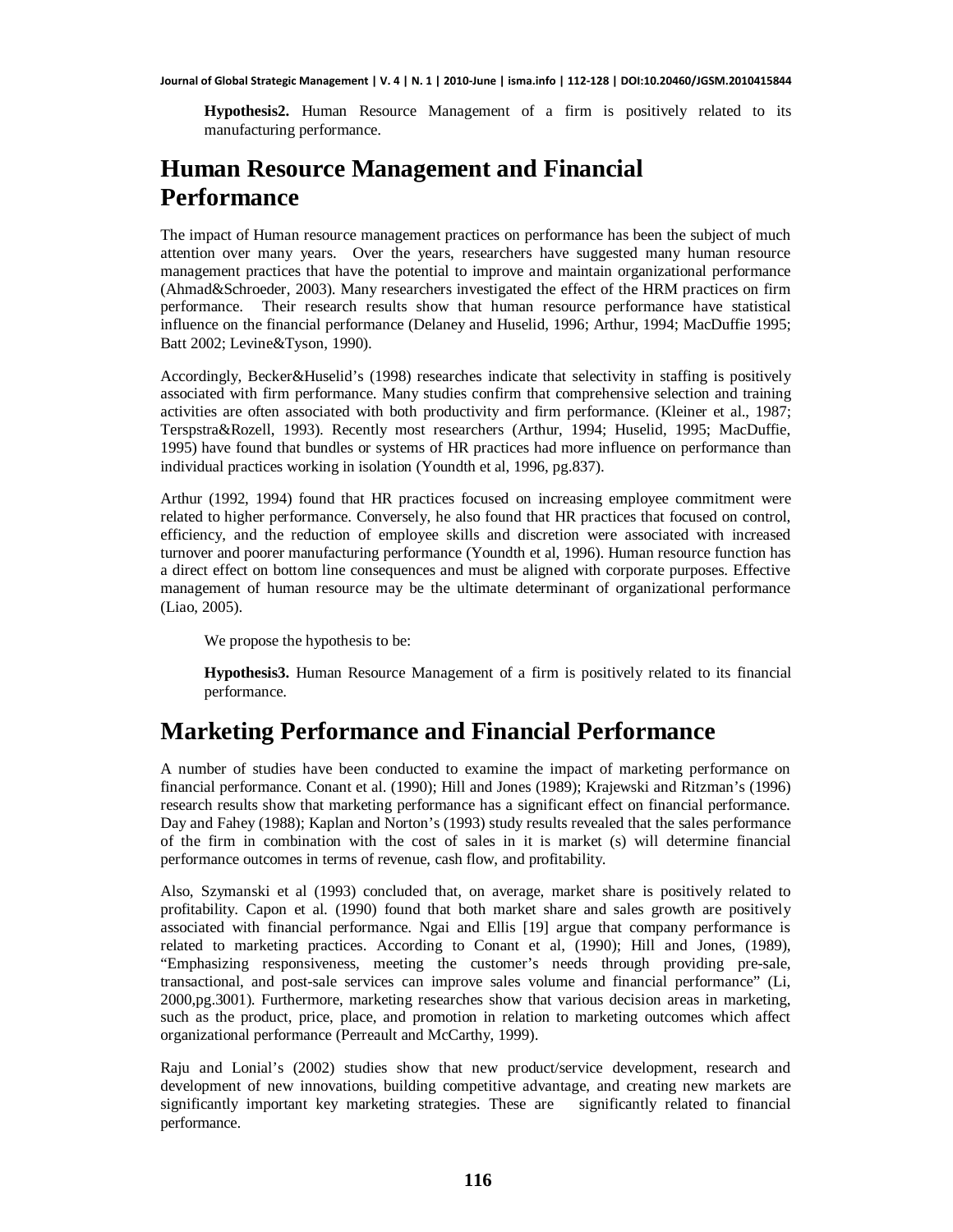It is obvious that improvements in marketing performance result in improvements in the financial performance of a firm. We propose the fourth hypothesis to be:

**Hypothesis 4.** The marketing performance of a firm has a positive effect on a firm's financial performance.

### **Manufacturing Performance and Financial Performance**

The concept of manufacturing competence is found to be influential in determining the business performance. Kim and Arnold's (1993) study showed that manufacturing competence has a powerful effect on business performance. Also, the manufacturing competence appears to have a more significant statistical relationship with some performance measurements, such as the return on assets and the return on sales, than with other manufacturing matters, but not equally to all the financial and market performance. Moreover, numerous studies reveal that highly competent manufacturing should yield better business performance.(Skinner,1969; Buffa,1984; Swamidass, and Newell, 1987; Kim and Arnold,1993) Roth and Miller,1990 found that business performance is affected not only by successful implementation of manufacturing strategy, but also by many other factors, such as environment, general management strength, and other functional strategies. Kim and Arnold (1993) found that return on assets and profit ratios have a statistically significant relationship with manufacturing competence. However, growth rate and market share do not appear to have any significant relationship with the competence index. Their results show that different performance measures, such as ROA, growth rate and market share may be differently affected by manufacturing competence. Likewise, Wang's (1993) study shows that manufacturing performance has statistically significant effect on financial performance.

It is obvious that improvements in manufacturing performance result in improvements in the financial performance of a firm. Therefore, the following hypothesis can be formulated:

**Hypothesis 5.** Manufacturing performance of a firm has a positive effect on a firm's financial performance.

Many studies have been conducted to examine the impact of human resource management on marketing and manufacturing performance in literature (Brennan et al, 2003; Jayaram et al, 1999). On the basis of existing literature, we can claim that marketing and manufacturing performance mediate the relationship between human resource management and financial performance. According to Baron and Kenny (1986), some conditions are necessary for mediation. Baron and Kenny (1986) outline the conditions in which mediators should be tested: (a) the independent variable (human resource management in our study) should be related to the dependent variable (financial performance), (b) the independent variable should be related to the mediator (marketing and manufacturing performance), (c) the mediator should be related to the dependent variable, (d) when mediator is added in to the model as one of the predictors of the dependent variable, the effect of the independent variable on the dependent variable should become statistically insignificant (fully mediated) or decrease (partially mediated) (Mount et al.,2006). It is obvious that improvements in human resource management performance result in improvements in marketing and manufacturing performance. Therefore, the following hypothesis can be formulated:

**Hypothesis 6.** Marketing performance will mediate the relationship between human resource management and financial performance.

**Hypothesis 7.** Manufacturing performance will mediate the relationship between human resource management and financial performance.

All the relationships among the variables are illustrated in Figure 1.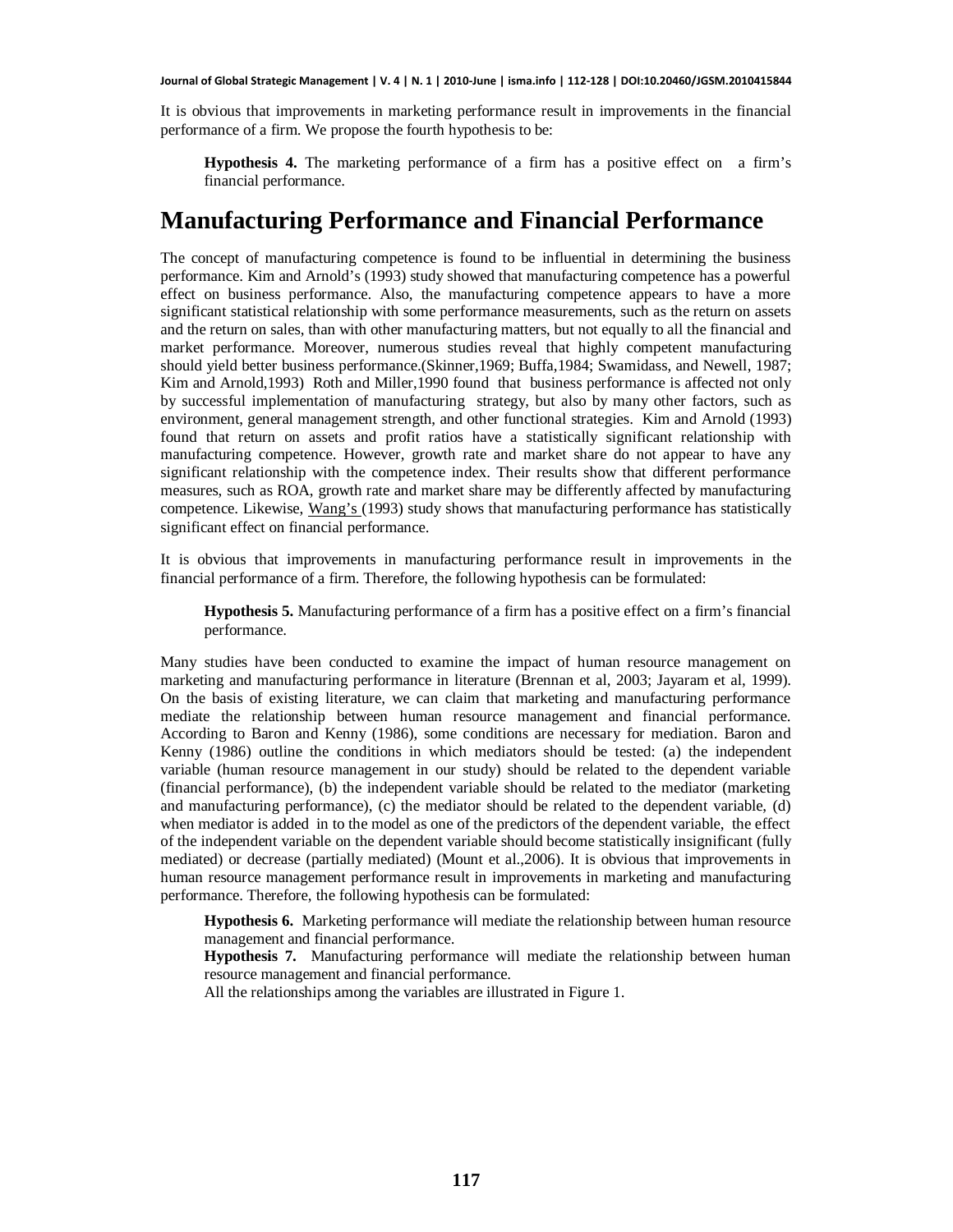

### **RESEARCH METHODOLOGY**

### **Measure Development**

All constructs were adapted from existing scales in the literature. A five point Likert scale was used to collect data. Most statements had response categories ranging from 'strongly disagree' (1) to 'strongly agree' (5). Human resource management was measured by eight-item questionnaire adapted from Evans and Lindsay, (1996); Simerly (1997); Hill (1994). In order to measure marketing performance, six-item scale developed by Li (200); Conant et al., (1990); Hill and Jones, 1989; Browne et al., (1998); Andersen et al.,(1997) was adapted to the Turkish manufacturing firms. Manufacturing performance was assessed by seven items adapted from Li (2000); Hayes and Wheelwright (1984); Krajewski and Ritzman (1996); Hill (1994). To assess financial performance, a six-item scale was adapted from, Droge et al.,(1994); Clark (1982); Nobel(1995); Andersen et al., (1997); Calantone et al.,(2002); Kaynak (2003).

### **Data Collection**

In order to empirically test the hypothesis, the data was collected from manufacturing firms in the Kocaeli region. Kocaeli is a major industrialized city in Turkey. A sample of 200 Turkish manufacturing firms in Kocaeli was contacted. The questionnaire was mailed to these 200 firms. One middle or upper manager from each company received the survey. Among those, 125 firms responded and filled out the survey form. Because of careless responses of the participants, 20 of the responses were eliminated. As a result, the response rate is 55 percent. Data is assessed through SPSS 13.0 for windows. The sample was 17,3 % female, and 80,9% male. 87,1 % of the respondents were university graduates. 24,5 % of the respondents were general managers, 1,8% of the respondents were assistant general managers, 70,9% of the respondents were middle level managers. Several industries were included: food, textile, chemicals, basic metal, transport equipment, machinery and equipment, paper and paper products, and wood products.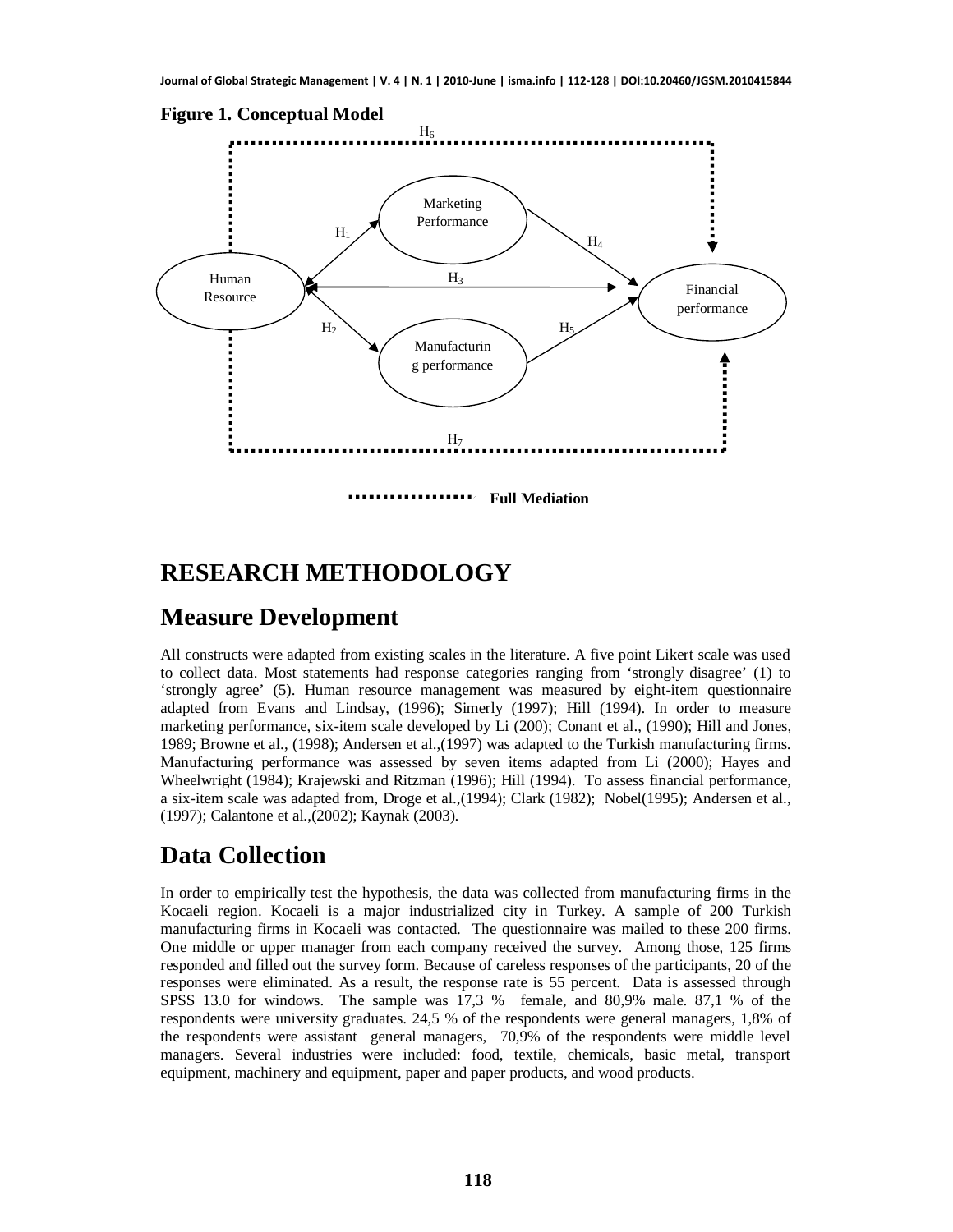## **Factor Analysis and Correlations**

Data were analyzed via exploratory factor analysis, Varimax rotation, to evaluate the unidimensionality of the construct. The findings of the factor analysis exposed a four-factor structure as expected, namely human resource management, marketing performance, manufacturing performance, and financial performance. The factor loadings supported the internal consistency since all the factor loadings were greater than 0.3 (Kim et al, 2004).

We used the Cronbach's Alpha to estimate internal consistency and reliability for the scales. Cronbach's alpha, a measure for testing the internal consistency or reliability of a set of two or more scale indicators (Cronbach, 1951), was computed for each set of measurements. The reliability coefficients for the human resource management, marketing, manufacturing and financial performance were, 0.88, 0.71, 0.80, and 0.88 respectively. All of the Cronbach's alpha values were grater than recommended level of 0.70 (Nunnaly, 1978). We, therefore, decided that the measures have adequate internal consistency of each scale for use in further analyses. Also, in this study discriminant validity test was conducted. For this purpose, the average interscale correlations were compared to the Cronbach alphas. In this test, acceptable discriminant validity is present if the Cronbach alphas are greater than the interscale correlations (Bollen and Long, 1993). In our study, all of the Cronbach's alpha values were grater than the average interscale correlations.Results of discriminant validity test show that acceptable discriminant validity is present. The factor loadings and Cronbach's alpha values are displayed in Table I.

We also calculated means and standard deviations for each variable and created a correlation matrix of all variables used in hypothesis testing. Results of correlation analysis show that human resource management is positively related to both marketing performance and manufacturing performance. Besides, human resource management is positively related to financial performance. In order to investigate the combined effects of variables on financial performance, regression models were developed. The means and standard deviations are found to be within the expected ranges. The means, standard deviations, and results of correlation analysis are displayed in Table II.

## **Hypothesis Testing**

The relationships among the variables were tested via multiple regression analyses. Regression models are as follows:

| OP= $\beta_0 + \beta_1^* MP + \beta_2^* MAN + e$                         | (1) |
|--------------------------------------------------------------------------|-----|
| OP= $\beta_0 + \beta_1^* MP + \beta_2^* HRM + e$                         | (2) |
| OP= $\beta_0 + \beta_1$ <sup>*</sup> MAN + $\beta_2$ <sup>*</sup> HRM +e | (3) |
| OP= $β_0 + β_1 * MP + β_2 * MAN + β_3 * HRM + e$                         | (4) |

(OP= Financial performance, MPR= Marketing performance, MAN= Manufacturing performance, HRM=Human Resource Performance, e= error term)

In this study, correlation analyses were applied for one to one relationships. Results of correlation analyses indicate that human resource management is positively related to marketing performance  $(r=0.667; p<0.01)$ , manufacturing performance  $(r=0.731; p<0.01)$ , and financial performance  $(r=0.593; p<0.01)$ . Similarly, marketing performance is also found to be positively correlated with manufacturing performance  $(r=0.677; p<0.01)$  and financial performance  $(r=0.623; p<0.01)$ . Manufacturing performance is also found to be strongly and positively correlated with financial performance  $(r=0.723; p<0.01)$ . Namely, all variables are positively related to both overall performance and to each other. **According to correlation results, Hypotheses 1, 2, 3 are supported (see table II).**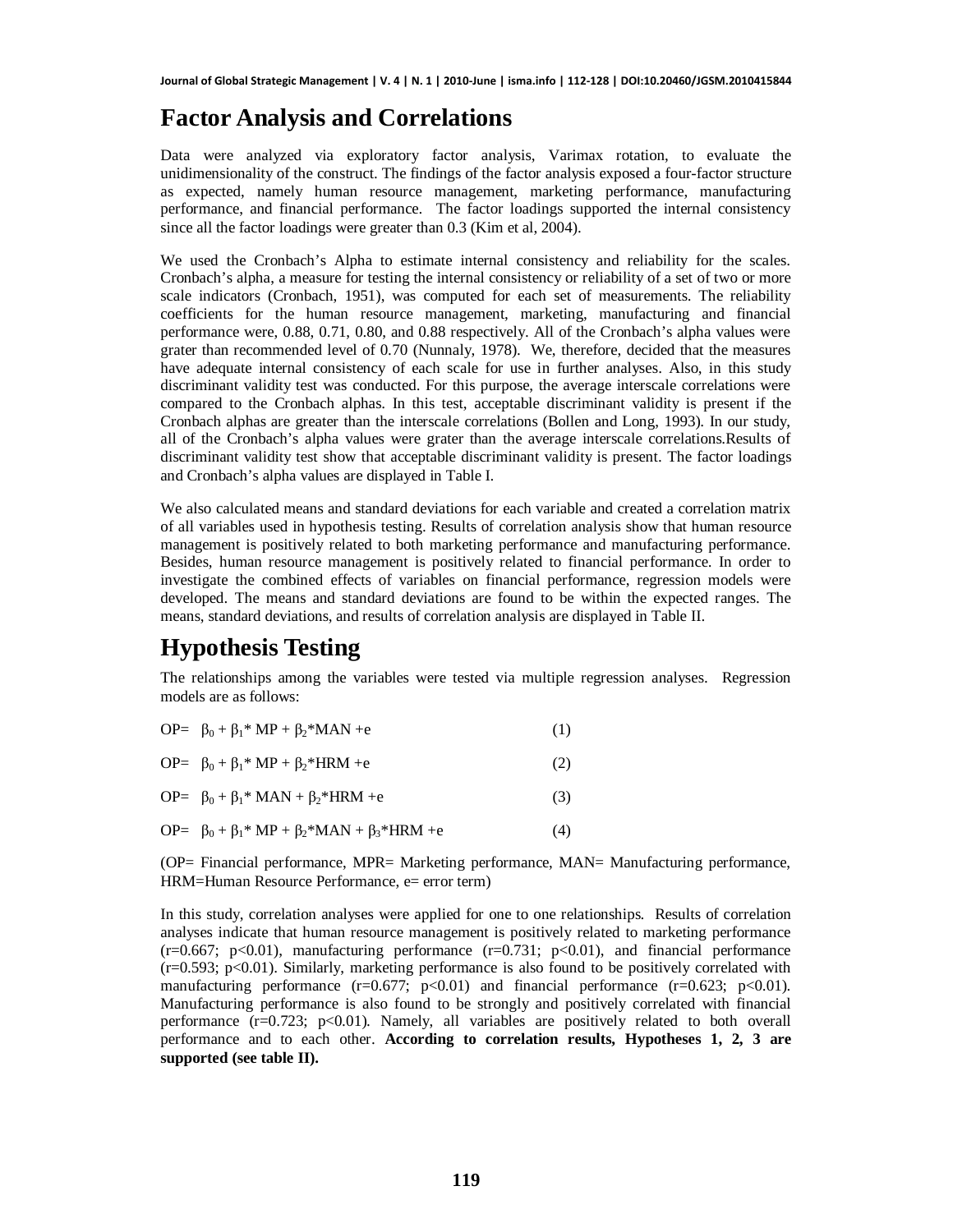### **Table I. The Factors Loadings**

| <b>Constructs and Items</b>                                         |                        |
|---------------------------------------------------------------------|------------------------|
| Human Resource management (Cronbach's a: 0.88)                      | <b>Factor Loadings</b> |
| Increase professional training for managers                         | 0.877                  |
| Increase employee's autonomy in performing their jobs               | 0.854                  |
| Increase job training for workers                                   | 0.838                  |
| Increase employee's task flexibility                                | 0.777                  |
| Increase employee's quality control responsibility                  | 0.743                  |
| Establish compensation and recognition systems based on performance | 0.731                  |
| Enhance employee-management relationship                            | 0.680                  |
| Establish manual of production procedures and work rules            | 0.564                  |
| Marketing Performance (Cronbach's $\alpha$ :0.71)                   |                        |
| Establish brand name                                                | 0.762                  |
| Improve post-sale service                                           | 0.755                  |
| Improve pre-sale service                                            | 0.754                  |
| Improving firm reputation                                           | 0.680                  |
| Developing new promotion methods                                    | 0.523                  |
| Differentiating markets                                             | 0.427                  |
| Manufacturing (Cronbach's a:0.80)                                   |                        |
| Effectively arrange set-up schedules                                | 0.815                  |
| Realize product mix flexibility                                     | 0.758                  |
| Reduce production scrap rate                                        | 0.753                  |
| Improve capacity utilization                                        | 0.737                  |
| Standardized number of parts used for manufacturing                 | 0.603                  |
| Improve vendor's quality                                            | 0.558                  |
| Reduce inventory level                                              | 0.499                  |
| Firm Performance (Cronbach's a: 0.88)                               |                        |
| Increase in profits                                                 | 0.868                  |
| Increase in ROI                                                     | 0.844                  |
| Increase in market share                                            | 0.829                  |
| Increase in sales                                                   | 0.825                  |
| Increase in productivity                                            | 0.804                  |
| Increase in customer satisfaction                                   | 0.584                  |

### **Table II: Descriptives, Correlations and Alpha Reliabilities of the Measures**

|   | Variables                                                      | 0rt. | S.D. Alpha |                        |  |       |
|---|----------------------------------------------------------------|------|------------|------------------------|--|-------|
|   |                                                                |      |            |                        |  |       |
|   | <b>HRM</b>                                                     |      |            | 3.504 0.778 0.88 1.000 |  |       |
| 2 | Marketing Performance 3.397 0.604 0.71 0.667** 1.000           |      |            |                        |  |       |
| 3 | Manufacturing perform. 3.546 0.662 0.80 0.731** 0.677** 1.000  |      |            |                        |  |       |
| 4 | Financial performance 3.669 0.689 0.88 0.593** 0.623** 0.723** |      |            |                        |  | 1.000 |

\* Correlation is significant at 0.05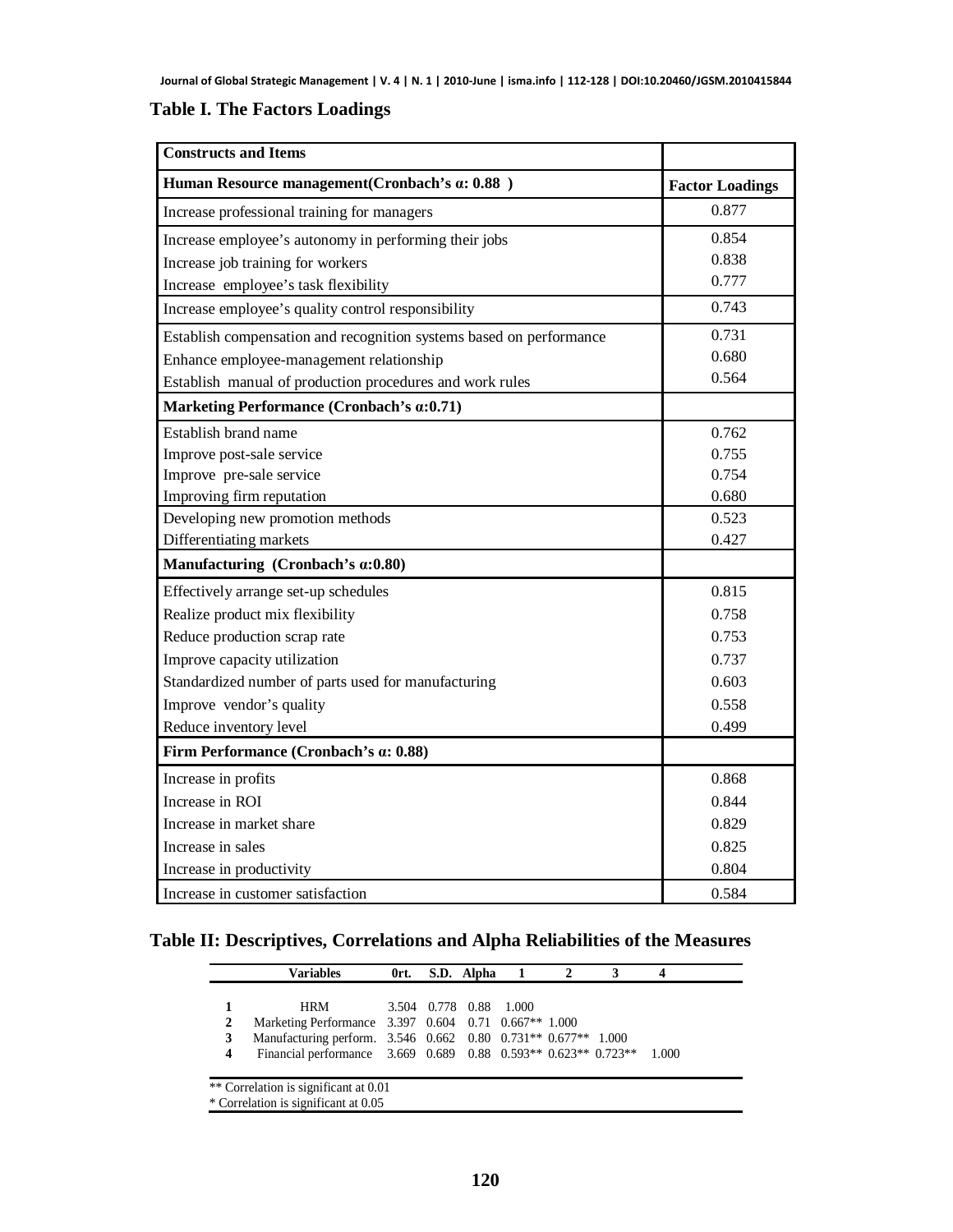We developed four regression models in order to test the other hypotheses in our study. In model 1, financial performance is the dependent variable and marketing performance, and manufacturing performance are the independent variables. Regression model 1, examining the effects of the performance of the marketing, and manufacturing on financial performance, was found statistically significant ( $F=57.367$ ; p<0.01). The results of regression model 1 indicate that both marketing performance (b =0.215<sup>\*</sup>; (p<0.05)) and manufacturing performance (b =0.593<sup>\*\*</sup>; (p<0.01)) have a positive and significant effect on financial performance. When we look at the explanatory power of the model 1, we see that the explanatory power of the model 1 is  $(R^2=0.572)$ . This result shows that 57.2% of the financial performance changing stems from marketing and manufacturing performance. **According to results of regression, Hypotheses 4, 5 were supported.**

In regression model 2 (RM2), we examined the effects of both the marketing performance of a firm and human resource management on financial performance. The results of regression model showed that marketing performance ((b =0.389<sup>\*\*</sup>); (p <0.01)) and human resource management (b  $=0.351**$ ; ( $p<0.01$ )) have statistically significant positive effect on the financial performance of a firm.

"According to Baron and Kenny (1986), to test for mediation one should estimate the following three regression equations. First, the dependent variable is regressed on the independent variable, whereby the independent variable must affect the dependent variable (see correlation table for our study) to establish that there is an effect that may be mediated. Second, the mediator is regressed on the independent variable whereby the independent variable must affect the mediator. (see correlation table for our study ) Third, the dependent variable is regressed on both the independent variable and the mediator, whereby the mediator must affect the dependent variable (model 2) while controlling for the independent variable**.** If these conditions all hold in the predicted direction, a certain level of mediation exists. An additional fourth condition concerns a case of full mediation. Here the effect of the independent variable on the outcome variable controlling the mediator should be zero. If this effect is anything other than zero, a partial mediation is indicated" (Vigoda and Zion, 2004, pg.210).

In model 2, we investigated the mediating role of marketing performance in the relationship between human resource management and financial performance. According to correlation results, human resource management has significant effect on financial performance. When marketing performance is added to the equation in Model 2, the effect of the human resource management on financial performance is expected to be removed or reduced. But, in Model 2, the effect of human resource management on financial performance drops from (Correlation table;  $(r=0.593)$ ,  $(p \le 0.01)$  to (Model 2; (b =  $0.351**$ ; (p <  $0.01$ )) but still statistically significant. Therefore, we can conclude that marketing performance partially mediates the relationship between human resource management and financial performance. According to the results, Hypothesis **6 was not supported**.

In regression model 3 (RM3), we examined the effects of both a firm's manufacturing performance and human resource management on financial performance. The results of regression analysis indicate that only manufacturing performance has statistically significant positive effect on a firm's financial performance. Effect of human resource on financial performance decreases from (Correlation table;  $(r=0.593)$ ;  $(p<0.01)$  to (Model 3;  $(b=0.149)$ ;  $(p>0.05)$ ) and becomes statistically insignificant, when manufacturing performance is added to the equation in model 3. Therefore, it can be concluded that manufacturing performance is a fully mediating variable in the relationship between human resource management and financial performance**.** These findings met the condition for mediation that requires a relationship between the dependent and the independent variables. **Consequently, Hypothesis 7 was supported.x**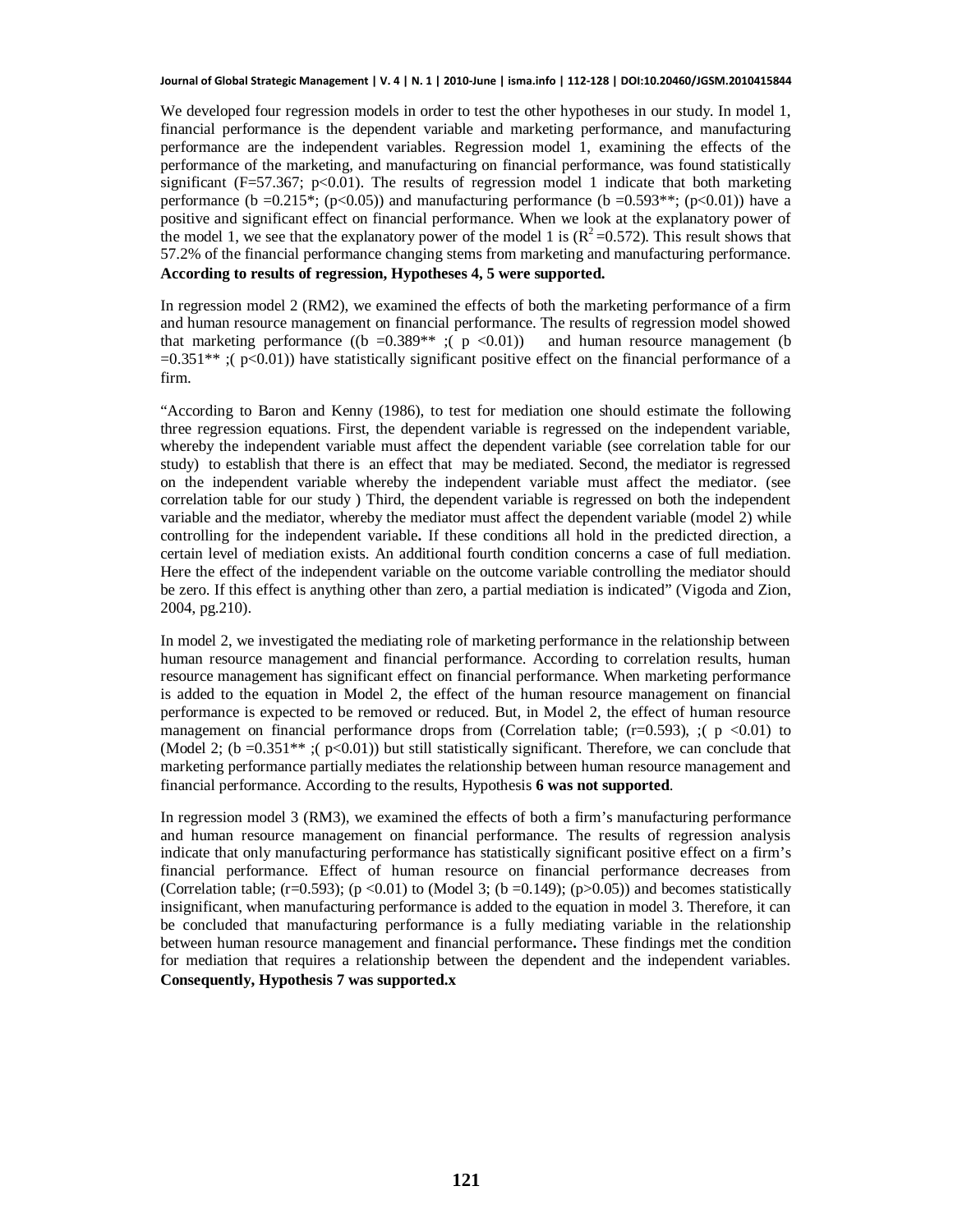|                         |       | Model 1<br>Financial performance |       | Model 2<br>Financial performance |       | Model 3<br>Financial performance |       | Model 4<br>Financial performance |
|-------------------------|-------|----------------------------------|-------|----------------------------------|-------|----------------------------------|-------|----------------------------------|
| Independents            |       |                                  |       |                                  |       |                                  |       |                                  |
| Intercept               | 0.555 | 1.856*                           | 1.073 | $3.582**$                        | 0.828 | $3.021**$                        | 0.568 | 1.894*                           |
| Marketing performance   | 0.215 | $2.247*$                         | 0.389 | $3.866**$                        |       | ۰                                | 0.186 | 1.823*                           |
| Manufacturing perfor.   | 0.593 | $6.189**$                        | ۰     |                                  | 0.615 | $5.954**$                        | 0.543 | 4.857**                          |
| <b>HRM</b>              | ۰     |                                  | 0.351 | $3.493**$                        | 0.149 | 1.441                            | 0.097 | 0.880                            |
| F<br>57.367             |       | 40.695                           |       | 53.800                           |       | 38.402                           |       |                                  |
| $R^2$                   | 0.572 |                                  |       | 0.456                            | 0.534 |                                  |       | 0.575                            |
| Adjusted $\mathbb{R}^2$ | 0.562 |                                  | 0.445 |                                  | 0.524 |                                  | 0.560 |                                  |

### **Table III. Regression Results**

\*\* Coefficient is significant at 0.01 \* Coefficient is significant at 0.05

In regression model 4 (RM4), we examined the effects of the performance of the marketing, manufacturing, and human resource on the financial performance. The results of regression model 4 showed that marketing (b = 0.186\* ;(  $p$  < 0.05)) and manufacturing performance (b = 0.543\*\*;  $(p<0.01)$ ) have a statistically significant positive effect on a firm's financial performance, but human resource management does not have a statistically significant effect on the financial performance of a firm ( $b = 0.097$ ; ( $p > 0.05$ )). Summary of the regression analyses results are displayed in Table IV.

**Table IV. Summary of Results**

| <b>Number</b>  | <b>Assertation</b>                                        | Acceptance                                                                                                                        | <b>Rejection</b>                                                                                                                     |
|----------------|-----------------------------------------------------------|-----------------------------------------------------------------------------------------------------------------------------------|--------------------------------------------------------------------------------------------------------------------------------------|
| H1             | HRM Marketing Performance                                 | Correlation coefficient ( $r=0.667**$ )                                                                                           |                                                                                                                                      |
| H2             | HRM Manufacturing performance                             | Correlation coefficient $(r=0.731**)$                                                                                             |                                                                                                                                      |
| H <sub>3</sub> | HRM Financial performance                                 | Correlation coefficient $(r=0.593**)$                                                                                             |                                                                                                                                      |
| H <sub>4</sub> | MP Financial performance                                  | Standardized Beta coefficient( $\beta$<br>$=0.389**$ ) Regression model 2                                                         |                                                                                                                                      |
| H <sub>5</sub> | $MAN \longrightarrow$ Financial performance               | Standardized Beta coefficient (B)<br>$=0.389**$ ) Regression model 2 and<br>$(\beta = 0.186^{**})$ Regression model 4             |                                                                                                                                      |
| H <sub>6</sub> | $HRM \longrightarrow MP \longrightarrow Overall Perform.$ |                                                                                                                                   | coefficient<br>Correlation<br>$(r=0.593**)$<br>Model 2's Standardized Beta<br>coefficient<br>of<br><b>HRM</b><br>$(\beta = 0.351**)$ |
| H7             | $HRM \longrightarrow MAN \longrightarrow Overall Perform$ | Correlation coefficient (r=0.593**)<br>Model $3's$<br>Standardized Beta<br>coefficient of HRM $(\beta=0.149**)$ fully<br>mediated |                                                                                                                                      |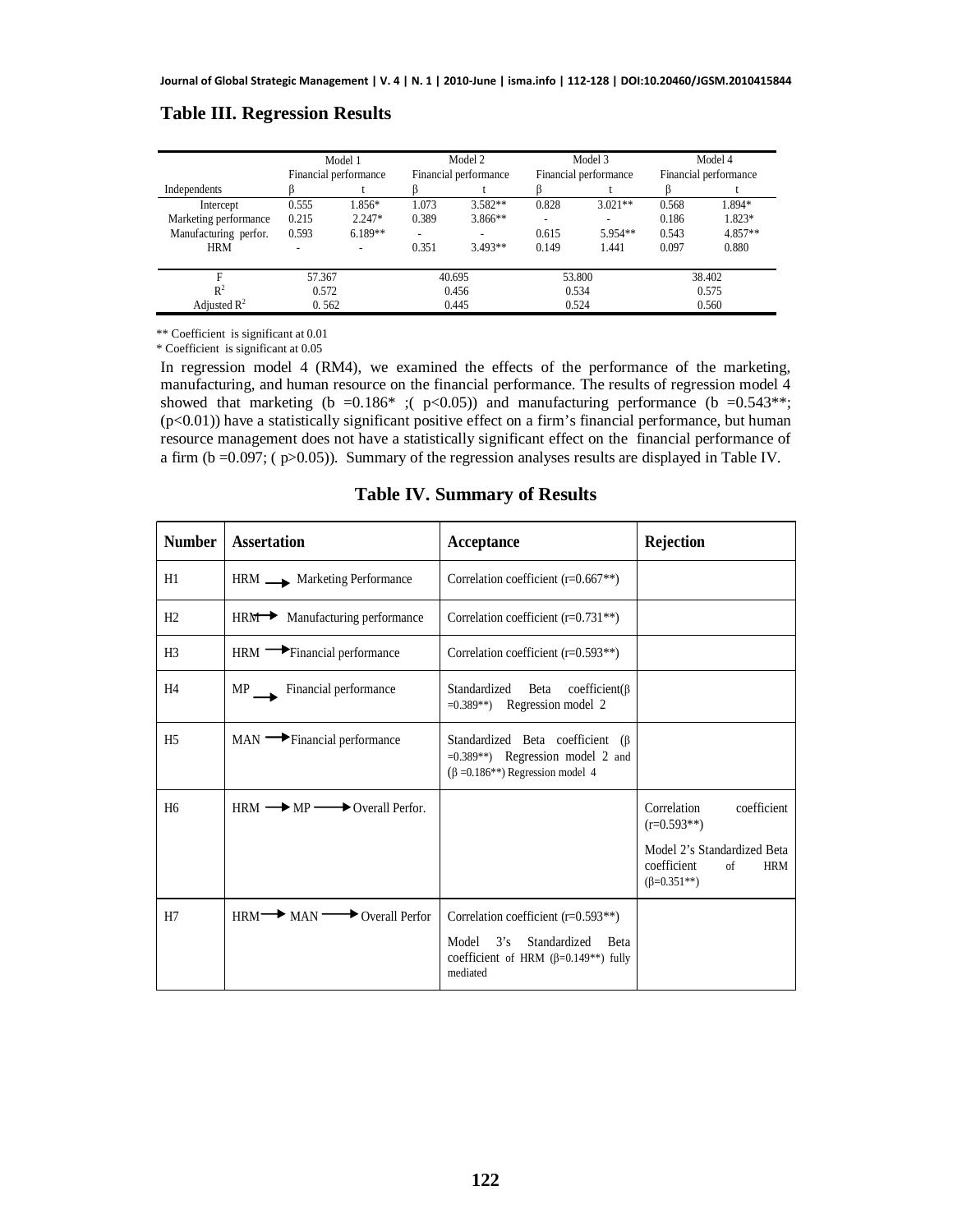# **CONCLUSION**

In this study, we examined the effects of the performance of the marketing, manufacturing, and human resource management functions on the financial performance of a firm. Furthermore, we examined the mediating effects of the marketing performance and manufacturing performance on the relationship between human resource management and financial performance. This study results provide empirical evidence to manufacturing managers of firms. Based on the findings, a number of guidelines can be offered to managers.

A main contribution of this study is that a meaningful relationship exists among human resource management, marketing performance, manufacturing performance and financial performance. When relationship between human resource management and marketing performance is examined, it can be seen that human resource management relates positively and significantly with marketing performance ( $r=0.667$ ;  $p<0.01$ ). The finding is consistent with the findings reported in the literature (Brennan et al, 2003).

Human resource management is also found to be positively related to manufacturing performance  $(r=0.731; p<0.01)$ . This result supports the findings of many studies made in this field. For example; the research results of the study conducted by Challis and his colleagues (2005), indicate that organizational and human resource practices also explain significant additional variance in both employee and manufacturing performance. Jayaram et al (1999) found that HRM factors are strongly related to their respective manufacturing performance dimensions.

Furthermore, our study reveals that human resource management has significant effect on financial performance (r=0.593; p<0.01). Our findings are consistent with the results of prior research. The literature has many studies in this field (Ahmad&Schroeder, 2003; Goold&Quinn, 1990; Dealaney& Huselid, 1996; Levine&Tyson, 1990; Becker&Huselid's, 1998; Kleiner et al., 1987; Terspstra&Rozell, 1993; Arthur 1992 ; Arthur, 1994; MacDuffie 1995; Batt 2002).

We also investigated the effects of the performance of the marketing and manufacturing on a firm's financial performance. The result of regression analyses reveals that both marketing performance and manufacturing performance have a positive effect on financial performance. According to the standardized  $\beta$  coefficient (RM1), the most effective factor on the financial performance of the firm is manufacturing performance.

Moreover, mediating effect of marketing performance was also examined. It was revealed that marketing performance is a partially mediating variable on the relationship between human resource management and financial performance. In other words, human resource management affects financial performance both directly and through marketing performance.

Furthermore, the mediating effect of manufacturing performance was also examined. We conclude that manufacturing performance is a fully mediating variable in the relationship between human resource management and financial performance**.** In other words, human resource management affects financial performance only through manufacturing performance. The findings are significantly contributing to existing literature.

Besides, we examined the effects of the performance of the marketing, manufacturing and human resource on the financial performance. We found that marketing and manufacturing performance have a statistically significant positive effect on the financial performance of a firm. However, human resource management does not have a statistically significant effect on the financial performance of a firm. The results of regression analyses showed that manufacturing performance  $(\beta$  $=0.543$ ; p<0.01) has the most influence on financial performance. This result indicates that Turkish manufacturing managers have to effectively manage the manufacturing performance**.** The findings have significant importance for managers. The finding also supports to Kim and Arnold's (1993) studies.

In conclusion, our results indicate a significant relationship between marketing, manufacturing, human resource management, and financial performance. Nevertheless, manufacturing performance has the most influence on financial performance. Furthermore, marketing performance partially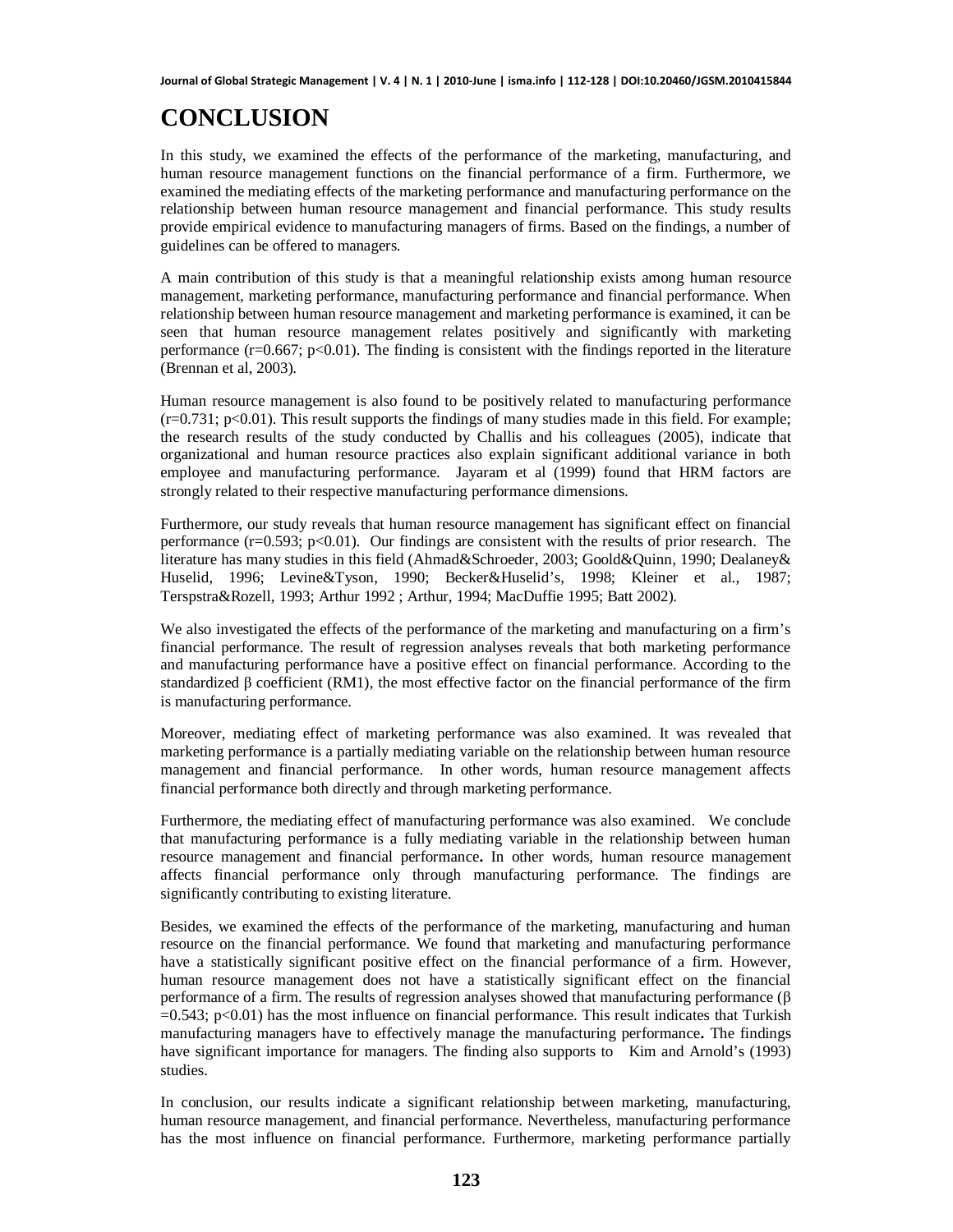mediated and manufacturing performance fully mediated the relationships between human resource management and financial performance. These findings have important practical implication, as they are important for managers to understand which factors influence financial performance, so that they can choose which strategies to pursue and which actions to take to maximize financial performance. The empirical model is illustrated in Figure 2.





## **LIMITATIONS AND FUTURE RESEARCH**

This paper has some limitations. One of the most important limitations of this study, even though we tried to contact more firms, time and budget constraints limited our study to only 110 firms. Sample size was not large enough to generalize the findings. Hence, the study needs to be replicated using a larger sample of firms. Second restriction of the study is the fact that the survey is applied to only one high level manager in the firms that we sampled. Probable perceptual differences among managers in a firm could have been eliminated by contacting more than one manager in the firm. In this way, the measurement error from the manager's perceptions could have been minimized. Due to the restriction of the economic sources, and the fact that the managers do not have much time to spare and were not willing to answer the survey, did not enable additional survey on the firms sampled.

There are many factors affecting financial performance. In this study, we explored the effects of human resource management, marketing performance, and manufacturing competence on financial performance by considering marketing performance and manufacturing competence as mediating variables between human resource management and financial performance. In the future research, we will investigate the effects of the other factors on financial performance with larger sample size.

In spite of these limitations, strengths of this study are present. For instance, in previous research, marketing and manufacturing performance mediating effects were not examined. In this study we examined mediating effect of marketing and manufacturing performance. The finding about the mediating effect significantly supports existing literature.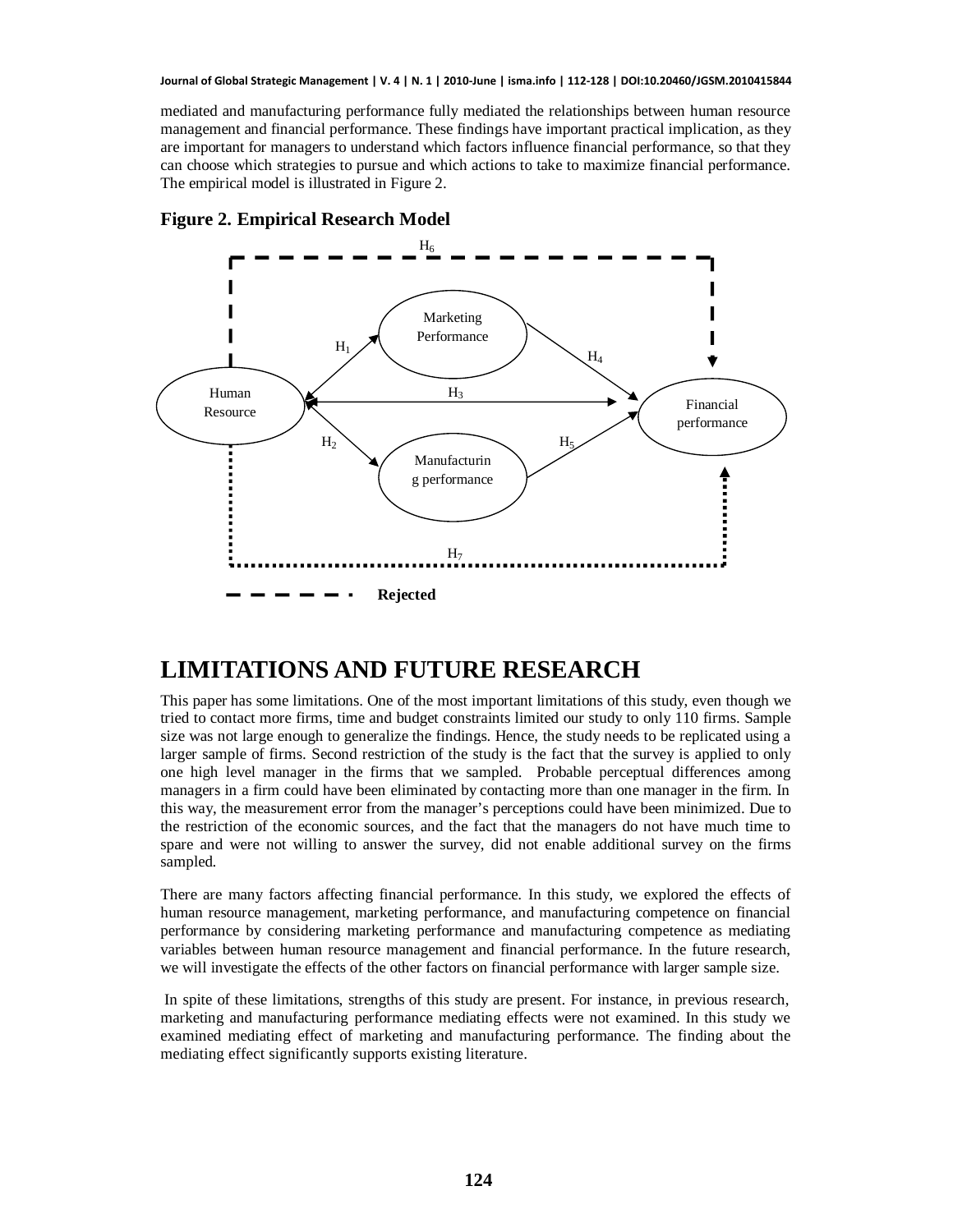### **REFERENCES**

Ahmad, S. and R. G. Schroeder (2003). 'The impact of human resource management practices on operational performance: recognizing country and industry differences', *Journal of Operations Management,* 21, pp. 19-43.

Andersen, B., J. Browne, J. Devlin and A. Rolstadas (1997). 'Performance measurement: The ENAPS approach', *The International Journal of Business Transformation,* 1(2), pp.73-84.

Arthur, J.B. (1994). 'Effects of human resource systems on manufacturing performance and turnover', *International Academy of Management Journal*, 37,pp.670–687.

Arthur, J.B (1992). 'The link between business strategy and industrial relations systems in American steel minimills', Industrial and Labor Relations Review, 45; pp.488-506.

Baron, R. M. and D. A. Kenny (1986). 'The moderator-mediator variable distinction in social psychological research: conceptual, strategic, and statistical considerations', *Journal of personality and social psychology*, 6, pp.1173-1182.

Batt, R. (2002). 'Managing customer services: Human resource practices, quit rates, and sales growth', *International Academy of Management Journal,* 45, pp.587-597.

Becker, B. and M. A Huselid (1998). 'High performance work systems and firm performance. A synthesis of research and managerial implications. In:Ferris G.F.(ed):' *Research in Personnel and Human Resources,* 16, pp.53-101, Greenwich, CT:JAI Press, Inc.

Bello, D.C., and Gilliland, D.I.(1997). 'The effects of output controls, Process controls, and Flexibility on export channel performance', *Journal of Marketing*, 61, pp.22-38.

Bollen, K.A., and Long, J.J.(Eds).(1993). 'Testing structural equation models'. Sage, Newbury Park, CA.

Brennan, R., G.Felekis and D.Goldring (2003). 'Strategic management of marketing and human resources in further education colleges', *Journal of Further and Higher Education,* 27,(2), pp.143– 156.

Browne, J., J.Devlin., A. Rolstadas and B.Andersen (1998). 'Performance measurement - the ENAPS Approach', *The International Journal of Business Transformation*, 1(2), pp.73-84.

Buffa, E.S. (1984). 'Meeting the competitive challenge', Homewood, IL: Dow Jones, Irwin.

Calantone, R.J., S.T. Cavusgil and Y. Zhao (2002). 'Learning orientation, firm innovation capability, and firm performance', *Industrial Marketing Management*, 31(6), pp.515-524.

Capon, N., J.U. Farley and S. Hoenig (1990). 'Determinants of Financial Performance, A Meta-Analysis', *Management Science*, 36 (10), pp.1143-1159.

Cavusgil, S.T.and Zou, S.(1994). 'Marketing strategy-performance relationship: An investigation of the empirical link in export market venues', *Journal of Marketing*, 58, pp.1-21.

Challis*, D., D. Samson* and B. Lawson ( 2005). 'Impact of technological, organizational and human resource investments on employee and manufacturing performance: Australian and New Zealand evidence'*, International Journal of Production Research*. London: Jan 1, .43, (1), pp. 81.

Clark, J.T. (1982). 'Selling top management-understanding the financial impact of manufacturing systems, American Production and Invertory Control Society Conference Proceedings', Fall Church, VA.

Conant, J. S., M. P. Mokwa and P. R. Varadarajan (1990). 'Strategic types, distinctive marketing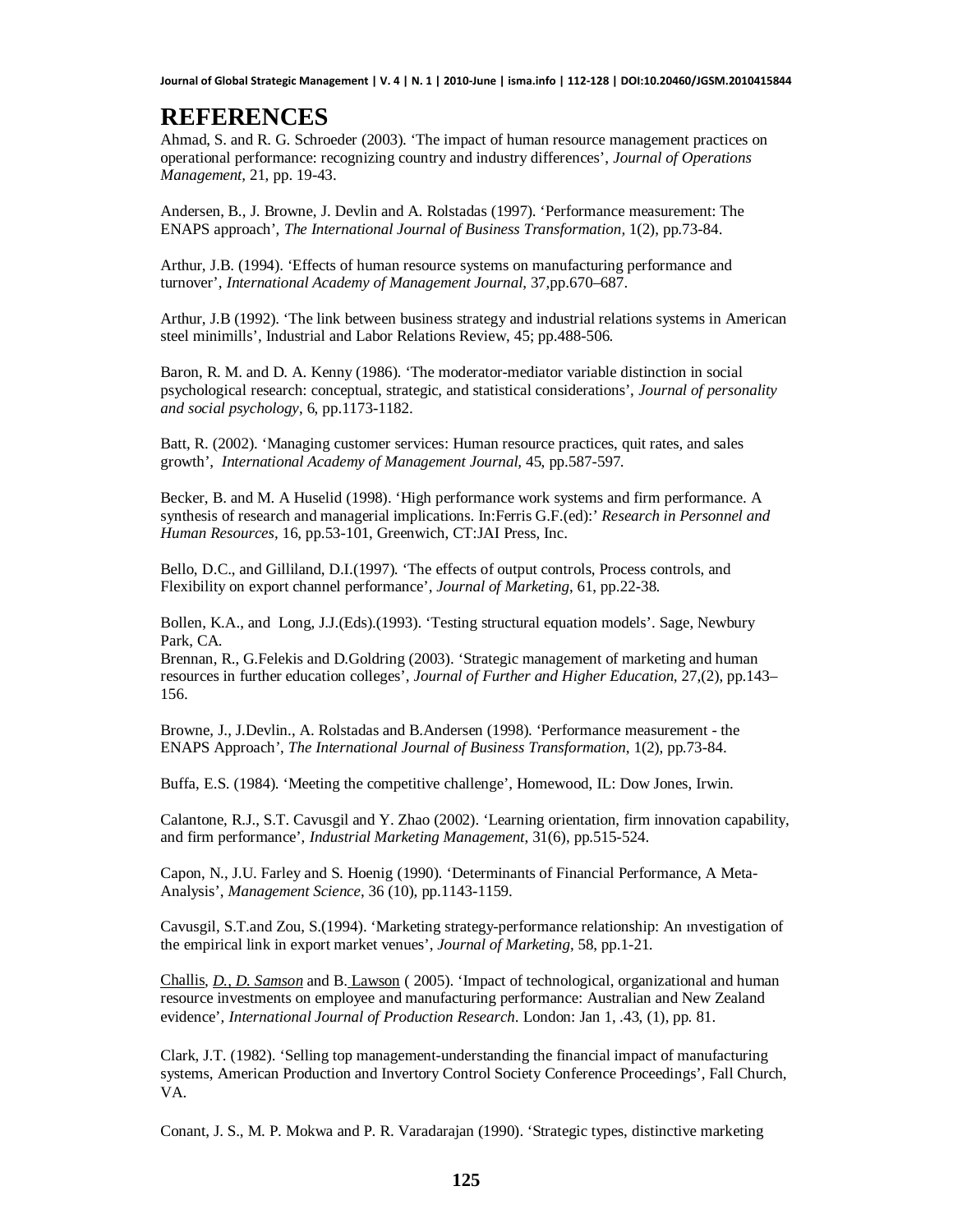competencies and organizational performance; A multiple measure-based study', *Strategic Management Journal*, 11(5), pp.365-383.

Cronbach., I.J.(1951). 'Coefficient Alpha and the Internal Structure of tests', *Psychometrika*, 16, pp.297-334.

Day, G.S. and L. Fahey (1988). 'Valuing market strategies', J. Mark; 52, pp.45-57 (july).

Day, G. S. and P. Nedungadi (1994). 'Managerial representations of competitive advantage', J mark, 58 (2), pp.31-44.

Delaney, J.T. and M. A. Huselid (1996). 'The impact of human resource management practices on perceptions of organizational performance', *Academy of Management Journal*, 39,(4), pp.949.

Droge, C., S. Vickery, and R. Marland (1994). 'Sources and outcomes of competitive advantage: an exploratory study in the furniture industry', *Decision Sciences*, 25,(5/6), pp.669-90.

Evans, J.R. and W.M.Lindsay (1996). '*The management and control of quality 3rd ed',* West Publishing Co., St Paul, MN.

Flamholtz, E.G. and J.M. Lacey (1981). 'Personnel management, human capital theory, and human resource accounting', Los Angeles: Institute of Industrial Relations, University of California.

Goold, M., and J.J. Quinn (1990). 'The paradox of strategic goals', *Strategic Management Journal*, 11, pp.43-57.

Gummesson, E. (1991). 'Marketing-orientation revisited: The crucial role of the parttime marketer', *European Journal of Marketing*, 25(2), pp.60-75.

Haris, L.C. and E. Ogbonna (2001). 'Strategic human resource management, market orientation, and organizational performance', *Journal of Business Research, 51,* pp.157-166.

Hayes, R.H. and S.C. Wheelwright (1984). 'Restoring our competitive Edge', John Wiley& Sons, New York, NY.

Hayes, R.H. and D.M. Upton (1988). 'Operations based Strategy', *California Management Review,* 40(4); pp.8-25.

Hill, C.W.L. and G.R. Jones (1989). 'Strategic Management Theory, An Integrated Approach', Houghton Mifflin, Boston, MA.

Hill, T. (1994). 'Manufacturing strategy, 2nd ed', Irwin Professional, Burr Ridge, IL.

Houston, F.S. (1986). 'The marketing concept: What it is and what it is not', *Journal of Marketing,* 50(2), pp.81-87.

Huselid, M. (1995). 'The impact of human resource management practices on turnover, productivity, and corporate financial performance' *Academy of Management Journal,* 38; pp.635-672.

Jayaram, J., C. Droge and S.K. Vickery (1999). 'The impact of human resource management practices on manufacturing performance', *Journal of operation Management*, Columbia, 18(1), pp.1.b

Kaplan, R.S. and D.P. Norton (1993). 'The Balanced scorecard-measures that drive performance', *Harvard Business Review*, 71(9) (January/February).

Kaynak., H. (2003). 'The relationship between total quality management practices and their effects on firm performance', *Journal of Operations Management*, 21(4), pp.405-435.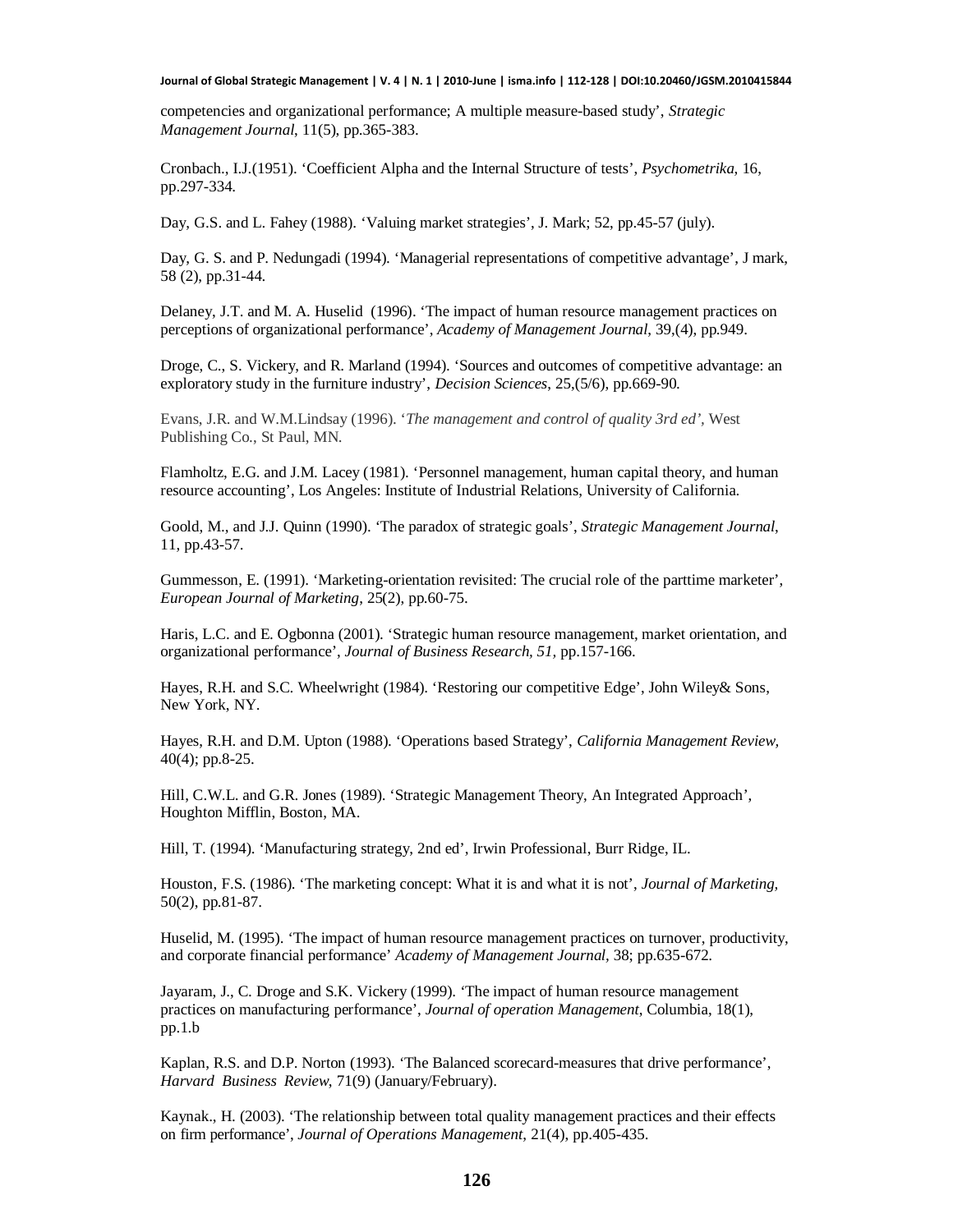Kim, J.S. and P. Arnold (1993). 'Manufacturing competence and business performance: A framework and empirical analysis', *International Journal of Operations&Production Mangement,* 13(10), pp.4-22.

Kim, M.K., M.C. Park, and D.H. Jeong (2004). 'The effects of customer satisfaction and switching barrier on customer loyalty in Korean Mobile Telecommunication Services', *Telecommunications Policy*, 28(2), pp.145-159.

Kleiner, M.M., R.N. Blocak, M. Roomkin and S.W. Salsburg (1987). 'Human resources and the performance of the firm', Madison, WI: University of Wisconsin.

Kohli, A.K. and B.J. Jaworski (1990). 'Market orientation: The construct, research propositions, and managerial implications', *Journal of Marketing*, 54(2), pp.1-18.

Kotler, P. and A.R. Andreasen (1996). '*Strategic Marketing for Non-profit Organizations* (5th edn.)', Pearson Education /Prentice-Hall, Upper Saddle River, New Jersey.

Krajewski, L. and L. Ritzman (1996). 'Operations Management: Strategy and Analysis', Addison-Wesley, Reading, MA.

Lado, A.A. and M.C. Wilson (1994). 'Human resource systems and sustained competitive advantage: a competency-based perspective', *Academy of Management Journal*, 19 (4), pp.699-727.

Lai, K., and T. C. E. Cheng (2005). 'Effects of quality management and marketing on organizational performance', *Journal of Business Research* 58, pp.446-456.

Lajara, B.M., L. Garcia and V.S. Sempere (2003). 'Human resoucres management: A success and failure factor in strategic alliances', *Employee Relations*, 25,(1/2), pp.61-80.

Levine, D. and L. D. Toyson (1990). 'Participation, productivity, and the firm's environment', In A.S. Blinder (Ed.), Paying for productivity: 183-244. Washington, DC: Brookings Institution.

Li, X. L. (2000). 'An analysis of sources of competitiveness and performance of Chinese manufactures'. *International Journal of Operations & Production Management*, 20(3), pp.299-315.

Liao, Y.S. (2005). 'Business strategy and performance: the role of human resource management control', *Personel Review,* 34(3), pp.294.

Macduffie, J.P. (1995). 'Human resource bundles and manufacturing performance; organizataional Logic and flexible production systems in the World Auto Industry', *International Industrial and Labor Relations Review*, 48, pp.197-221.

Morgan, N.A., B.H. Clark and R. Gooner (2002). 'Marketing productivity, marketing audits, and systems for marketing performance assessment, Integrating multiple perspectives', *Journal of Business Research 55*, pp.363-375.

Mount, M., Ilies, R., and Johnson, E. (2006). 'Relationship of personality traits and counterproductive work behaviors; the mediating effects of job satisfaction', *Personnel Psychology*; 59(3), pp.591-600.

Ngai J.C.H. and P. Ellis (1998). 'Market orientation and business performance: some evidence from Hong Kong', *Int Mark Rev,*15(2), pp.119– 38.

Nobel, M.A. (1995). 'Manufacturing strategy: testing the cumulative model in a multiple country context', *Decision Sciences*, 26(5) ,pp.693-718.

Nunnally, J. C. (1978). '*Psychometric theory', 2nd edition.* McGraw-Hill, New York.